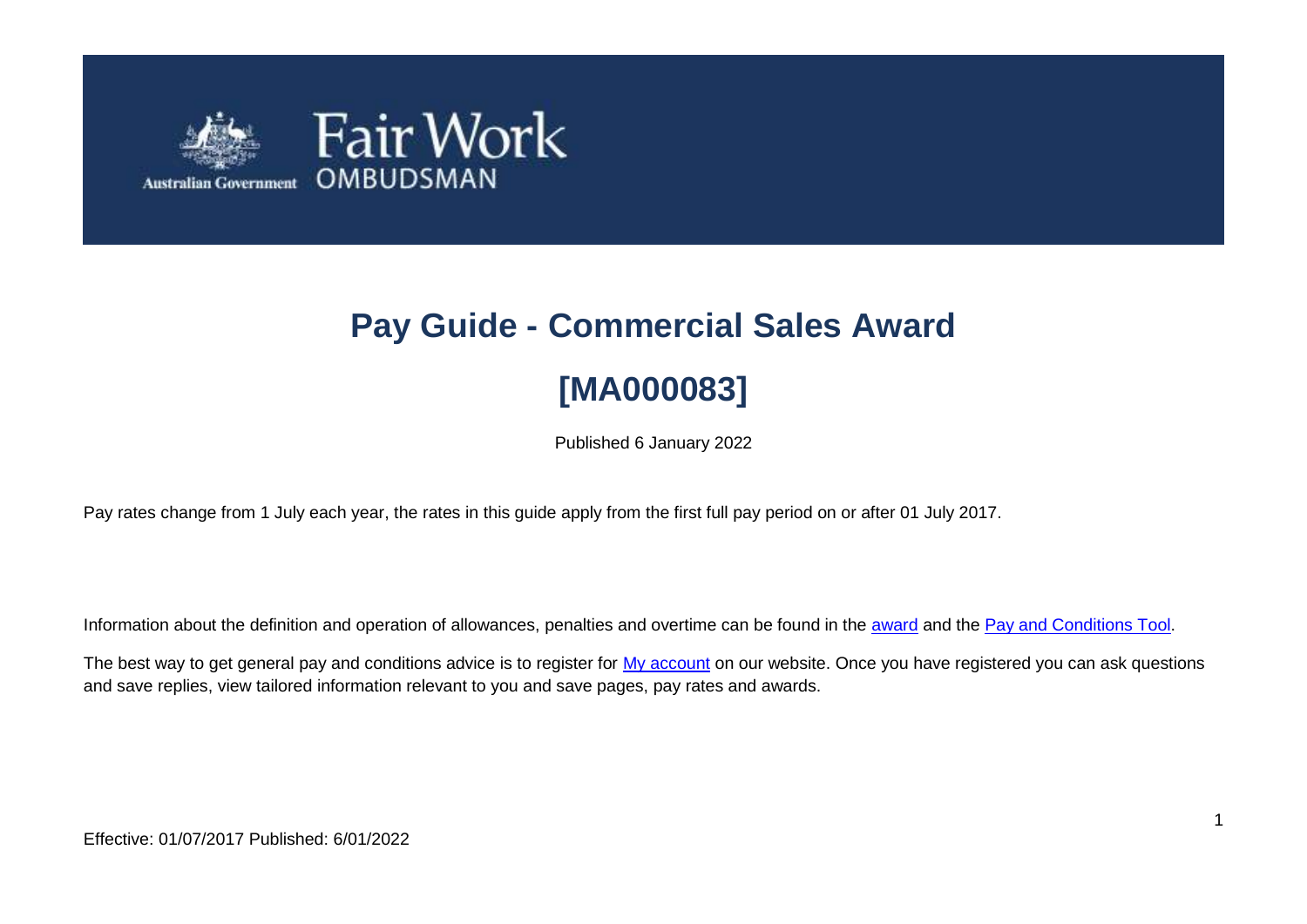## **Rates of pay**

## **Adult Full-time & part-time**

| <b>Classification</b>            | <b>Weekly pay</b><br>rate | Hourly pay<br>rate | <b>Saturday</b> | <b>Sunday</b> | <b>Public</b><br>holiday -<br>sales | <b>Travelling</b><br>time on a<br>public<br>holiday | <b>Overtime</b> |
|----------------------------------|---------------------------|--------------------|-----------------|---------------|-------------------------------------|-----------------------------------------------------|-----------------|
| Probationary traveller           | \$730.62                  | \$19.23            | \$28.85         | \$38.46       | \$48.08                             | \$28.85                                             | \$28.85         |
| Merchandiser                     | \$753.40                  | \$19.83            | \$29.75         | \$39.66       | \$49.58                             | \$29.75                                             | \$29.75         |
| Commercial traveller             | \$811.80                  | \$21.36            | \$32.04         | \$42.72       | \$53.40                             | \$32.04                                             | \$32.04         |
| Advertising sales representative | \$811.80                  | \$21.36            | \$32.04         | \$42.72       | \$53.40                             | \$32.04                                             | \$32.04         |

### **Casual**

| <b>Classification</b>            | Hourly pay rate | <b>Saturday</b> | <b>Sunday</b> | <b>Public holiday -</b><br>sales | <b>Travelling time</b><br>on a public<br>holiday | <b>Overtime</b> |
|----------------------------------|-----------------|-----------------|---------------|----------------------------------|--------------------------------------------------|-----------------|
| Probationary traveller           | \$24.04         | \$33.65         | \$43.27       | \$52.88                          | \$33.65                                          | \$33.65         |
| Merchandiser                     | \$24.79         | \$34.70         | \$44.62       | \$54.53                          | \$34.70                                          | \$34.70         |
| Commercial traveller             | \$26.70         | \$37.38         | \$48.06       | \$58.74                          | \$37.38                                          | \$37.38         |
| Advertising sales representative | \$26.70         | \$37.38         | \$48.06       | \$58.74                          | \$37.38                                          | \$37.38         |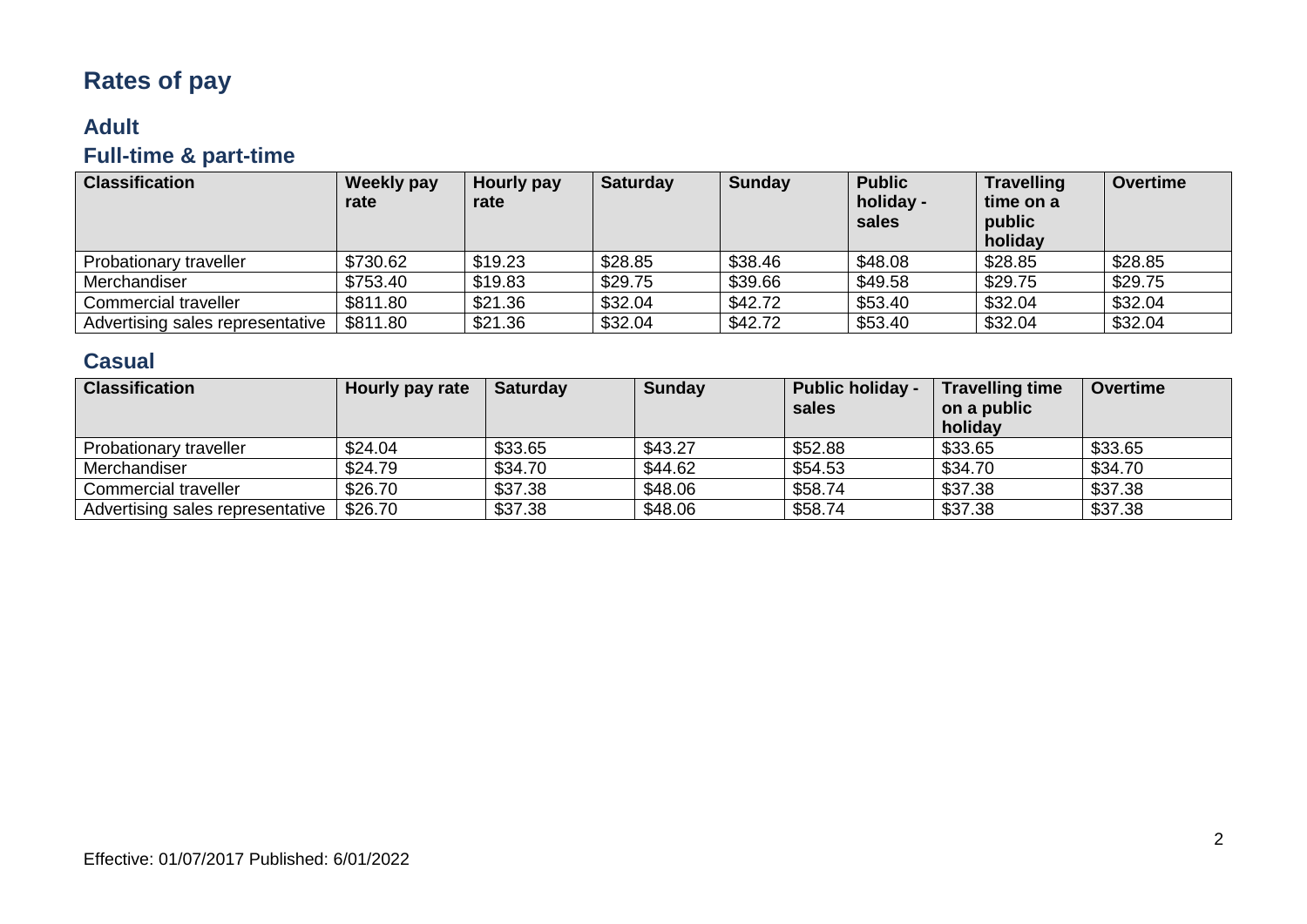## **Junior - Full-time & part-time**

| <b>Classification</b> | Hourly pay rate | <b>Saturday</b> | <b>Sunday</b> | <b>Public holiday -</b><br>sales | <b>Travelling time</b><br>on a public<br>holiday | <b>Overtime</b> |
|-----------------------|-----------------|-----------------|---------------|----------------------------------|--------------------------------------------------|-----------------|
| 18 years or under     | \$14.42         | \$21.63         | \$28.84       | \$36.05                          | \$21.63                                          | \$21.63         |
| 19 years              | \$17.09         | \$25.64         | \$34.18       | \$42.73                          | \$25.64                                          | \$25.64         |
| 20 years              | \$19.22         | \$28.83         | \$38.44       | \$48.05                          | \$28.83                                          | \$28.83         |

### **Junior - Casual**

| <b>Classification</b> | Hourly pay rate | <b>Saturday</b> | <b>Sunday</b> | <b>Public holiday -</b><br>sales | <b>Travelling time</b><br>on a public<br>holiday | <b>Overtime</b> |
|-----------------------|-----------------|-----------------|---------------|----------------------------------|--------------------------------------------------|-----------------|
| 18 years or under     | \$18.03         | \$25.24         | \$32.45       | \$39.66                          | \$25.24                                          | \$25.24         |
| 19 years              | \$21.36         | \$29.91         | \$38.45       | \$47.00                          | \$29.91                                          | \$29.91         |
| 20 years              | \$24.03         | \$33.64         | \$43.25       | \$52.86                          | \$33.64                                          | \$33.64         |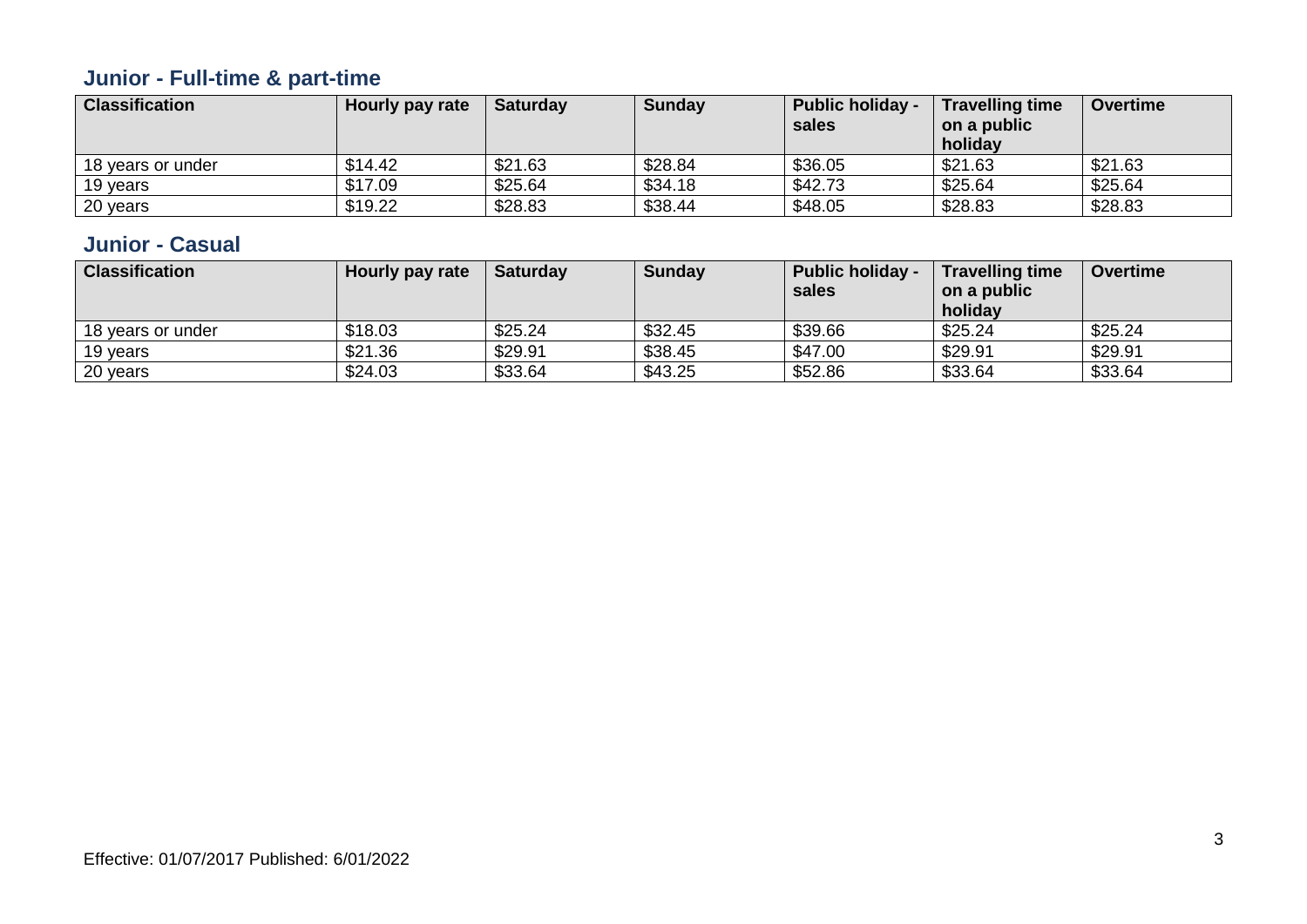## **Allowances**

| <b>Allowances</b>                                                       | Rate                                                                     |  |  |
|-------------------------------------------------------------------------|--------------------------------------------------------------------------|--|--|
| Accommodation reimbursement                                             | reimbursement for the cost of 3 star accommodation                       |  |  |
| Change of address reimbursement - not casuals                           | reimbursement for the cost of relocating personal and household items    |  |  |
|                                                                         | and immediate dependent family                                           |  |  |
| Entertainment expenses reimbursement                                    | reimbursement for the cost of approved entertainment expenses            |  |  |
| Laundry reimbursement - more than a weekend away from usual place of    | reimbursement for the cost of laundry expenses                           |  |  |
| residence                                                               |                                                                          |  |  |
| Living away from home allowance - more than two nights away from usual  | \$55.72 per week                                                         |  |  |
| place of residence                                                      |                                                                          |  |  |
| Meals reimbursement - overnight stay away from usual place of residence | reimbursement for the cost of meals, including morning and afternoon tea |  |  |
| Parking fees reimbursement                                              | reimbursement for the cost of necessary parking fees                     |  |  |
| Rail and airline fares reimbursement                                    | reimbursement for the cost of the tickets                                |  |  |
| Telephone and internet equipment reimbursement                          | reimbursement for the cost of purchase, installation and rental          |  |  |
| Telephone usage reimbursement                                           | reimbursement for the cost of business calls                             |  |  |
| Training reimbursement                                                  | reimbursement for the cost of fees and expenses                          |  |  |
| Transport due to injury or illness reimbursement                        | reimbursement for the cost of transport                                  |  |  |
| Vehicle allowance - motor car                                           | \$0.78 per km                                                            |  |  |
| Vehicle allowance - motor cycle                                         | \$0.26 per km                                                            |  |  |
| Vehicle alteration or modification reimbursement                        | reimbursement for the cost of alterations or modifications               |  |  |
| Vehicle garaging reimbursement - more than two nights away from usual   | reimbursement for the cost of vehicle garaging while living away from    |  |  |
| place of residence                                                      | home                                                                     |  |  |
| Weekend away from home allowance                                        | \$44.26 per weekend                                                      |  |  |

#### **Disclaimer**

The Fair Work Ombudsman is committed to providing advice that you can rely on. You can find out more about accountability and what you can expect from us in our [Customer service charter](https://www.fairwork.gov.au/about-us/our-role-and-purpose/our-priorities/our-commitment-to-you#customer-service-charter) at [www.fairwork.gov.au/our-commitment-to-you.](http://www.fairwork.gov.au/our-commitment-to-you)

We take care to ensure that data in this pay guide is accurate and incorporates changes to minimum rates of pay, allowances and penalty rates in awards as soon as they come into effect.

However, there may be a delay between when a change takes effect and when the data in this pay guide is updated. This means we cannot guarantee the accuracy, reliability, currency or completeness of the data in this pay guide.